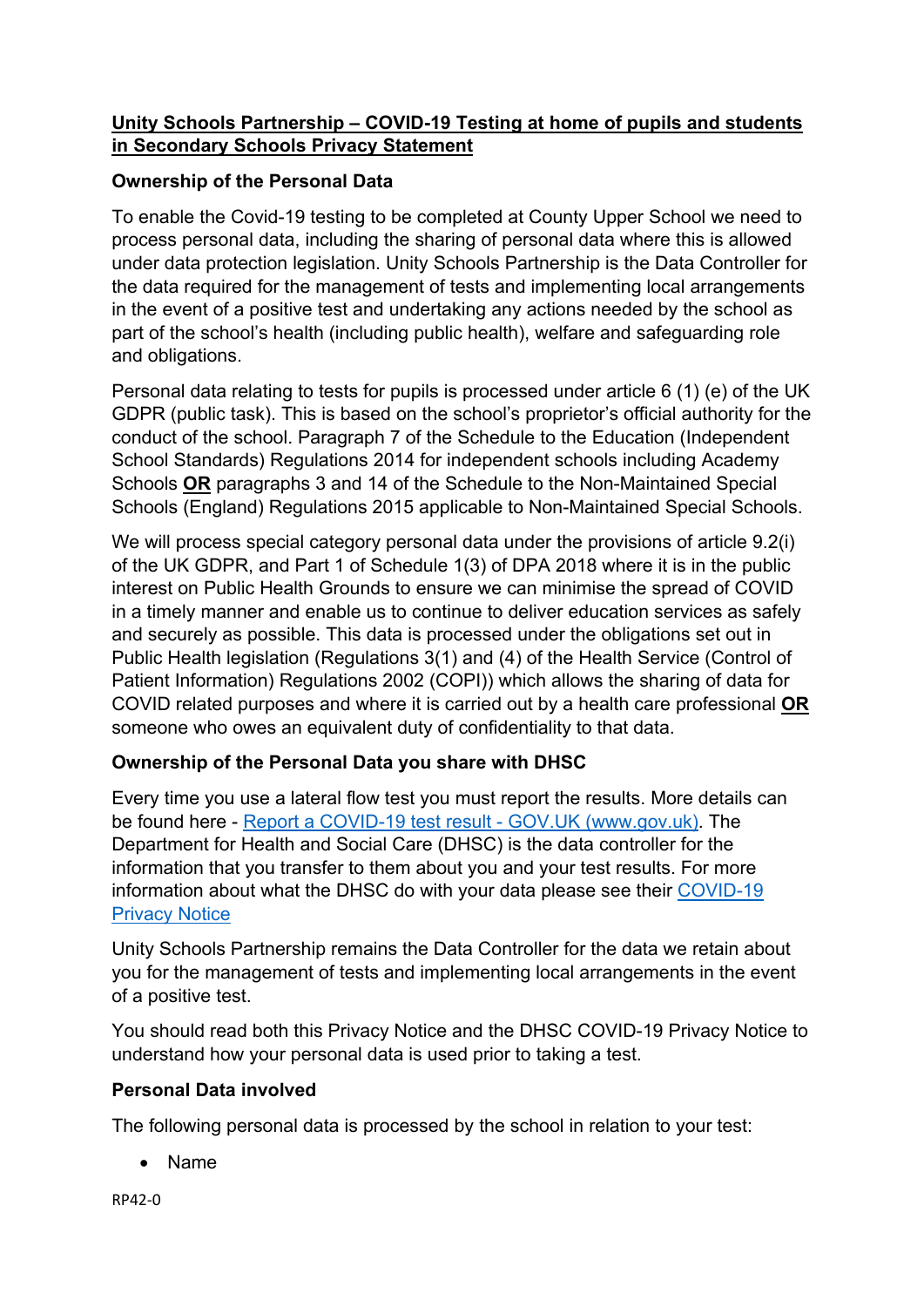- Unique code assigned to each individual test and which will become the primary reference number for the tests.
- **•** Test result

For more information about what the DHSC do with your data please see their COVID-19 Privacy Notice

### **How we store your personal information**

The school will maintain a test kit log which will record against your name details of the testing kit which has been provided to you. The school may also record Personal Data about you in its internal COVID-19 test register (the school's COVID-19 test register will not be shared with DHSC). This information will only be stored securely on locally managed systems with appropriate access controls in schools and will only be accessible to personnel involved in the management of tests and implementing local arrangements in the event of a positive test.

The school will retain its test kit log and COVID-19 test register for a period of twelve (12) months from the date of the last entries made by the school into them.

For more information about what the DHSC do with your data please see their COVID-19 Privacy Notice

### **Processing of Personal Data Relating to Positive test results**

We will use this information to enact our own COVID isolation and control processes without telling anyone who it is that has received the positive test.

For more information about what the DHSC do with your data please see their COVID-19 Privacy Notice

This information will be kept by the school for a period of twelve (12) months and by the NHS for eight (8) years.

### **Processing of Personal Data Relating to Negative and Void test results**

We will record a negative and void result for the purpose of stock controls of tests and general performance of the testing process.

### **Data Sharing Partners**

The personal data associated with test results will be shared with

- DHSC, NHS, PHE to ensure that they can undertake the necessary Test and Trace activities and to conduct research and compile statistical information about Coronavirus.
- Your GP the NHS may share the information you provide with your GP to maintain your medical records and to offer support and guidance as necessary. Any data you provide to the school will not be shared with your GP.
- Local Government to undertake local public health duties and to record and analyse local spreads.